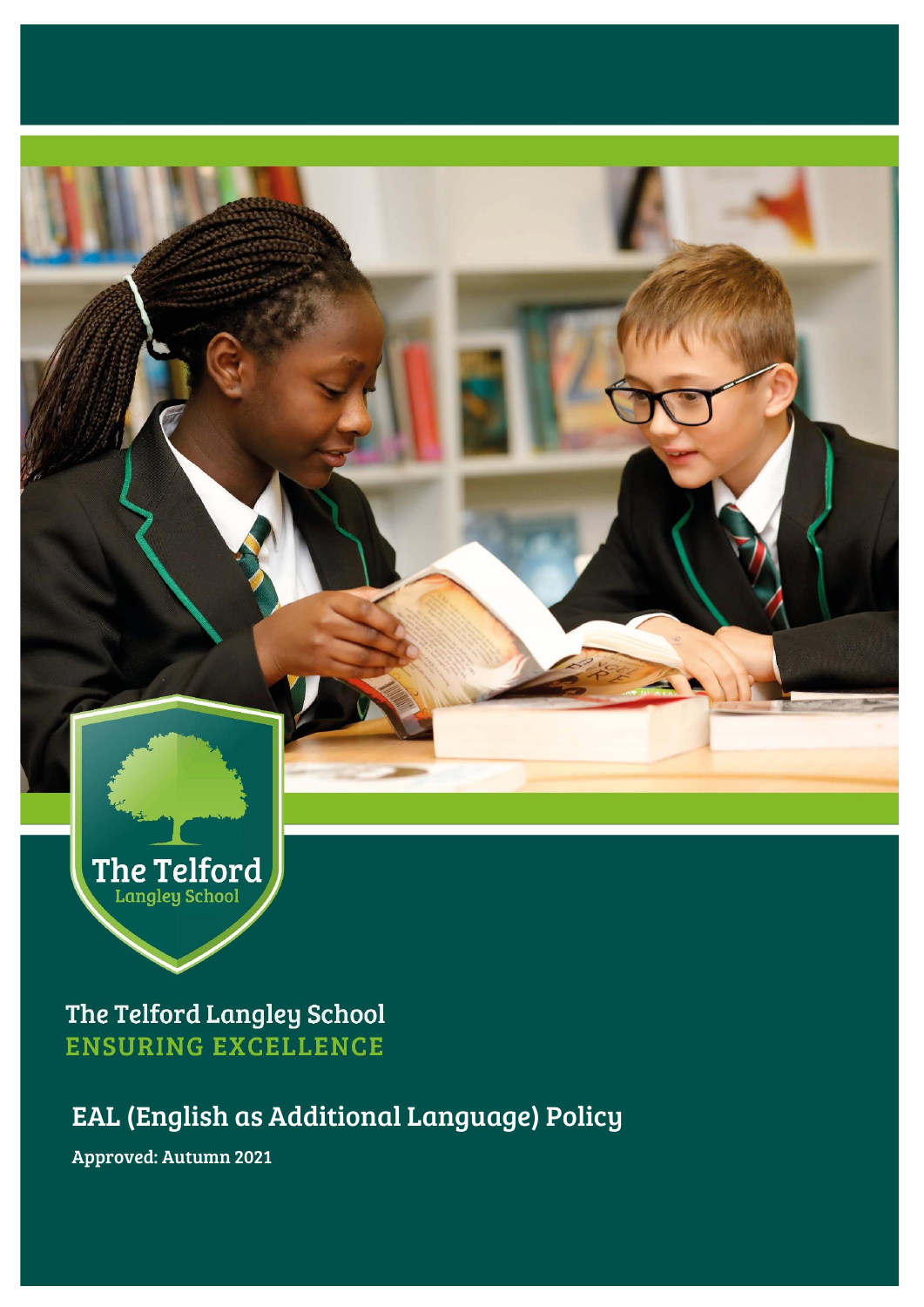# EAL (English as Additional Language) Policy

| <b>Policy Name:</b>                   | <b>EAL Policy</b>                     |
|---------------------------------------|---------------------------------------|
| <b>Policy Owner:</b>                  | Mrs Lucy Evans, Director of Inclusion |
| <b>Last Reviewed:</b>                 | Autumn 2021                           |
| <b>Policy Approved \ Ratified by:</b> | <b>School Standards Committee</b>     |
| <b>Term Policy Approved:</b>          | Autumn 2021                           |
| <b>Next Review Due:</b>               | Autumn 2022                           |
| <b>Document Version:</b>              | 5.0                                   |

### **Contents**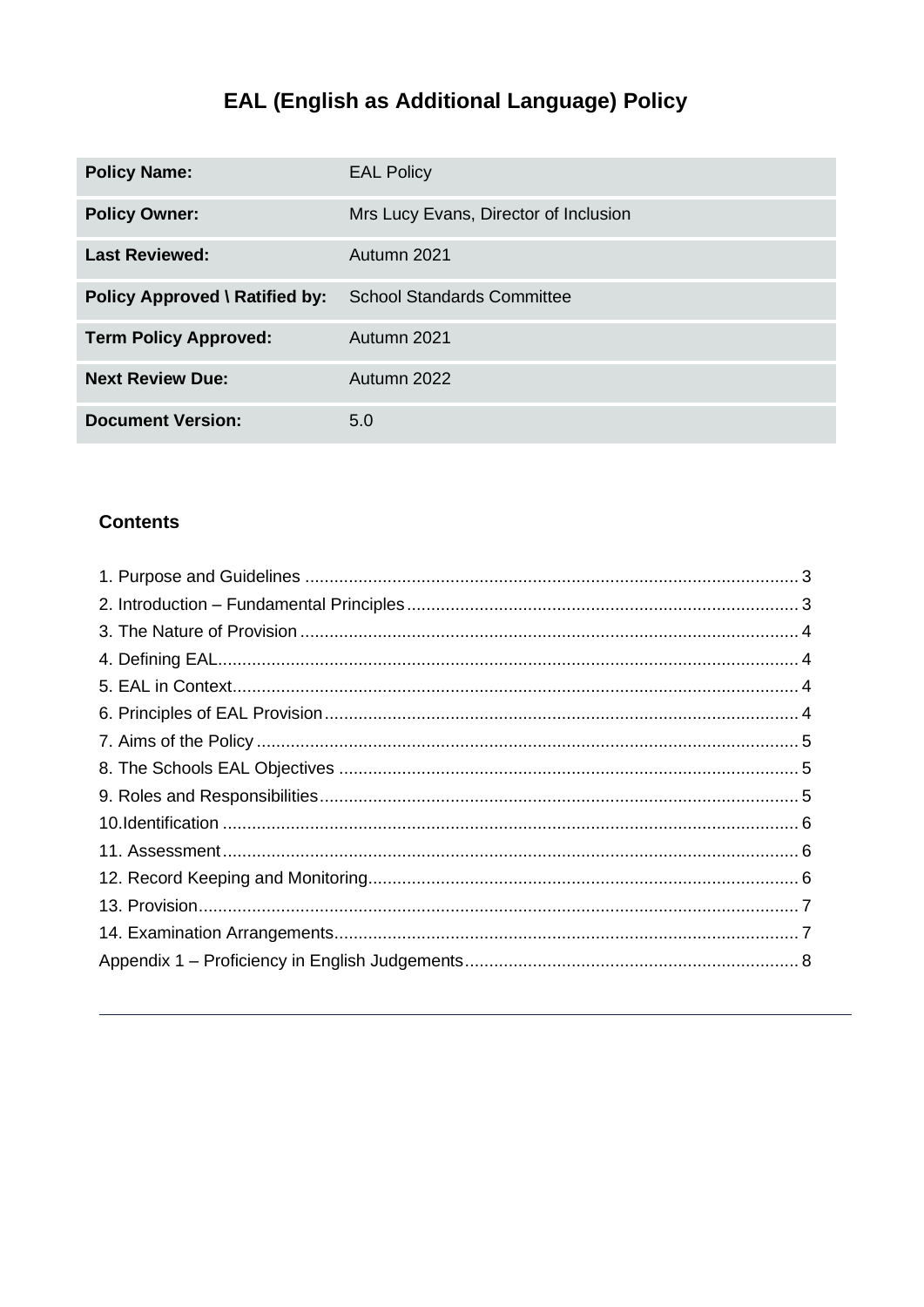## <span id="page-2-0"></span>**1. Purpose and Guidelines**

#### **Purpose**

- To promote equality of opportunity for all learners for whom English is an additional language.
- To deliver a broad, balanced curriculum which reflects the needs of children for whom English is an additional language.

### **Guidelines**

- To promote academic achievement by grouping EAL pupils according to cognitive level rather than English language level.
- To identify language outcomes for all curriculum areas and include in medium-term and weekly planning.
- To promote and encourage the development of the children's first languages in order to facilitate concept development in tandem with their acquisition of English.
- To provide pupils with access to resources which are age appropriate, at an appropriate language level, and are linguistically and culturally appropriate.
- To use key visuals and other strategies to support children's access to the curriculum.
- To actively liaise with parents to help them to support their children's learning.
- To facilitate parents' access to school life by providing dual language information and bilingual support especially for parents' evenings, school events and workshops, and to monitor parental involvement as far as possible.
- To ensure that EAL pupils are assessed in their first language where possible and where appropriate.
- To seek first language assessment to ensure the accurate identification of SEN.
- To monitor the results of statutory tests by language and ethnic group and set targets to address any underachievement identified.
- To provide all staff with high-quality professional development to develop their knowledge and skills for teaching EAL learners.

### <span id="page-2-1"></span>**2. Introduction – Fundamental Principles**

- At The Telford Langley School the teaching and learning, achievements, attitudes and well-being of all our students is of the highest importance. We encourage all our students to achieve the highest possible standards. We do this through taking account of each student's life experiences and needs.
- As a school we have a responsibility to create a positive learning environment, which promotes a belief in what may be possible and a view of ability that is flexible, not fixed. All staff at The Telford Langley School should place emphasis of diversity and a respect for all individuals in all dealings with students, parents and colleagues. Support for a variety of learning needs should be seen as a collective whole-school responsibility – all teachers are teachers of students with individual needs.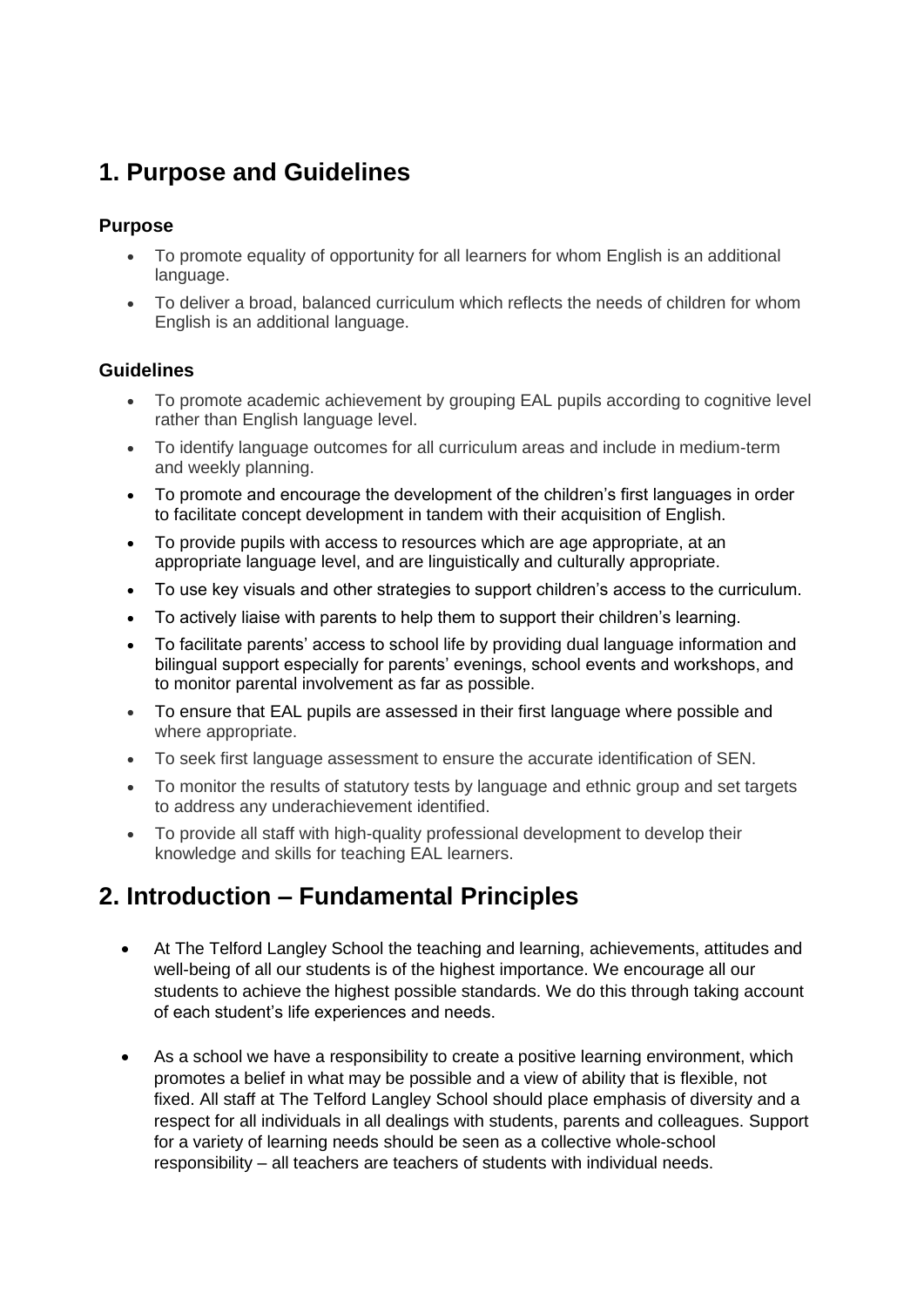# <span id="page-3-0"></span>**3. The Nature of Provision**

Within The Telford Langley School, we have students with a variety of needs. The 'Special Educational Needs' (SEN) department oversees the students who have needs in key areas including SEN and EAL. The SEN department provides support for individual students or groups of students within the classroom. Teachers are offered guidance on differentiation practice and meeting the needs of all students in their classes.

# <span id="page-3-1"></span>**4. Defining EAL**

An EAL student is a student who has English as an additional language. This includes students who are fully bilingual and all those at different stages of language acquisition. Our EAL pupils may be:

- New Arrivals (from a foreign country and school)
- New Arrivals (from a foreign country but an English-speaking school)
- Born abroad (but moved to England at some point in their childhood)
- Born in the UK (but their family do not have English as their first language)

Within The Telford Langley School, the following EAL stages are used:

- $\bullet$  A = New to English
- $\bullet$  B = Early Acquisition
- $\bullet$   $C =$  Developing Competency
- $\bullet$  D = Competent in English
- $\bullet$   $E =$  Fluent in English
- $\bullet$  N = Not yet assessed

# <span id="page-3-2"></span>**5. EAL in Context**

At The Telford Langley School there are 100 EAL students, which is 10.19% of the school population. These students are representing over 30 different languages. All of these students have an education within The Telford Langley School. Some EAL students receive a combination of in class support, one-to-one support and group support provided by school and the SMDS team.

### <span id="page-3-3"></span>**6. Principles of EAL Provision**

- EAL students should be supported and enabled access to a broad, relevant and balanced curriculum.
- Language development should be encouraged throughout the school.
- EAL students should be made to feel comfortable and safe within the school.
- Bilingualism and multiculturalism should be actively supported and celebrated in school.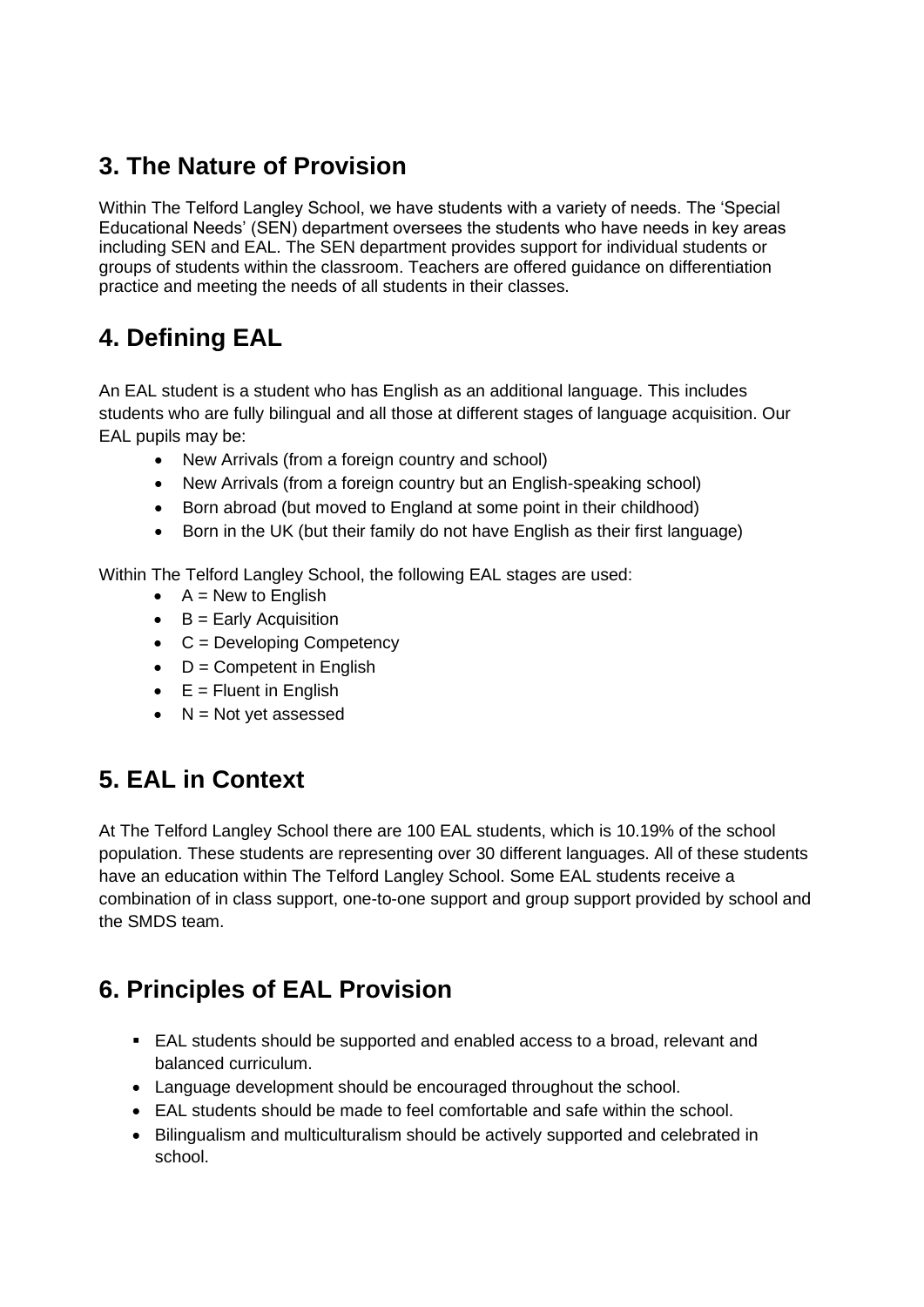# <span id="page-4-0"></span>**7. Aims of the Policy**

The aims of this EAL policy are:

- To highlight the school's overall objectives regarding EAL and how these should be met
- To outline the overall organisation and management of EAL provision in school
- To confirm the nature and level of support for EAL students in school

## <span id="page-4-1"></span>**8. The Schools EAL Objectives**

EAL students are identified and procedures are followed to ensure their needs are met and they are able to achieve their potential:

- When new arrivals join EAL students, under advice of the Local Authority Multi-Cultural Advisory Team are placed in middle sets
- First Language (if appropriate), alongside general, assessments are undertaken when students first join The Telford Langley School as a New Arrival. The various levels of assessments provide an insight into students' current levels, abilities and provide guidance on how they should be supported.
- When New Arrivals join The Telford Langley School, they are supported by the school's EAL lead and named staff from the SEN department along with the Local Authority Multicultural Development Team (SMDS).
- Procedures are in place to ensure teachers are aware of any EAL students, their current levels, abilities and needs.
- Teachers are given guidance and support in order to meet the needs of their EAL students.
- EAL students are integrated as fully as possible into the life of the school and offered access to a broad, balanced and relevant education, including an appropriate curriculum.
- EAL students are actively encouraged to partake in extracurricular activities to boost their confidence and English skills.
- The views and experiences and individual differences of the students are taken into account.
- Parents / guardians are encouraged to become involved in their child's education.
- Appropriate resources are readily available in school.

# <span id="page-4-2"></span>**9. Roles and Responsibilities**

The member of staff responsible for co-ordinating EAL provision is the Director of Inclusion who works alongside the teaching assistant who leads on the operational aspects of this role.

The Director of Inclusion responsibilities include:

- Developing, overseeing the implementation of, and reviewing the school's EAL policy
- Liaising with SLT in relation to EAL policy and provision
- Ensuring EAL students are identified, assessed, and monitored appropriately
- Line managing the update of the EAL register and any other records, whilst ensuring they are fully available for all relevant staff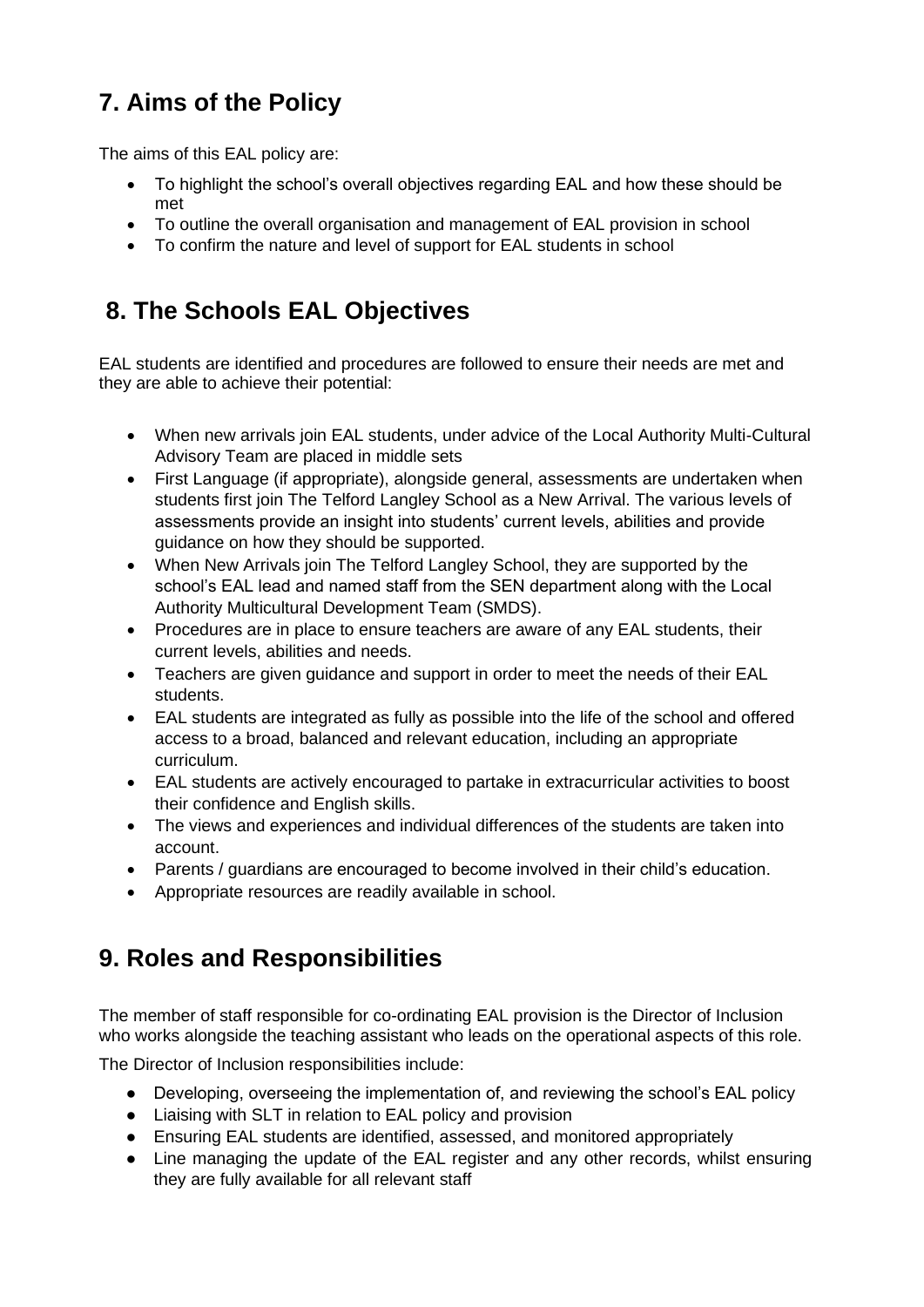- Providing school staff with guidance and support relating to effective teaching and support strategies, approaches and materials for EAL students
- Liaising with parents / guardians where possible and appropriate
- Developing, overseeing the implementation of, and reviewing timely interventions with targeted EAL students

At The Telford Langley School, EAL provision is a whole school responsibility. Therefore, class teachers should:

- Make themselves aware of the students on the EAL register
- Make themselves aware of any potential cultural and language barriers which may present
- Liaise with the Director of Inclusion
- Differentiate their lessons to enable EAL students to be supported in their language development.

### <span id="page-5-0"></span>**10. Identification**

Initial information is gathered from parents / guardians, via a translator (if possible) where necessary and also from Primary and/or previous Secondary schools. This information is then analysed and from there it is decided whether further assessments need to be made.

### <span id="page-5-1"></span>**11. Assessment**

In order to decide which EAL stage is most appropriate for each EAL student, assessments can be made through a variety of methods:

- · An analysis of the initial identification information from parents / guardians and previous schools
- Formal Reading assessments in Term 1 of Year 7
- · Initial assessments through the SEND department as well as SMDS if required.
- Work sampling
- Staff comments and observations
- · Input from students themselves

Students will then be assigned an appropriate EAL stage (A-E) and this information will be loaded onto the EAL register. Staff will be able to access all relevant information. Using this information, decisions will be made on the most appropriate provisions for individual students. The Telford Langley School recognises that most EAL students needing support with their English do not have SEN needs. However, should SEN needs be identified during initial assessments or observations, EAL students will have equal access to school SEN provision, in addition to EAL support.

# <span id="page-5-2"></span>**12. Record Keeping and Monitoring**

The EAL register contains the following information:

• Student's name and tutor group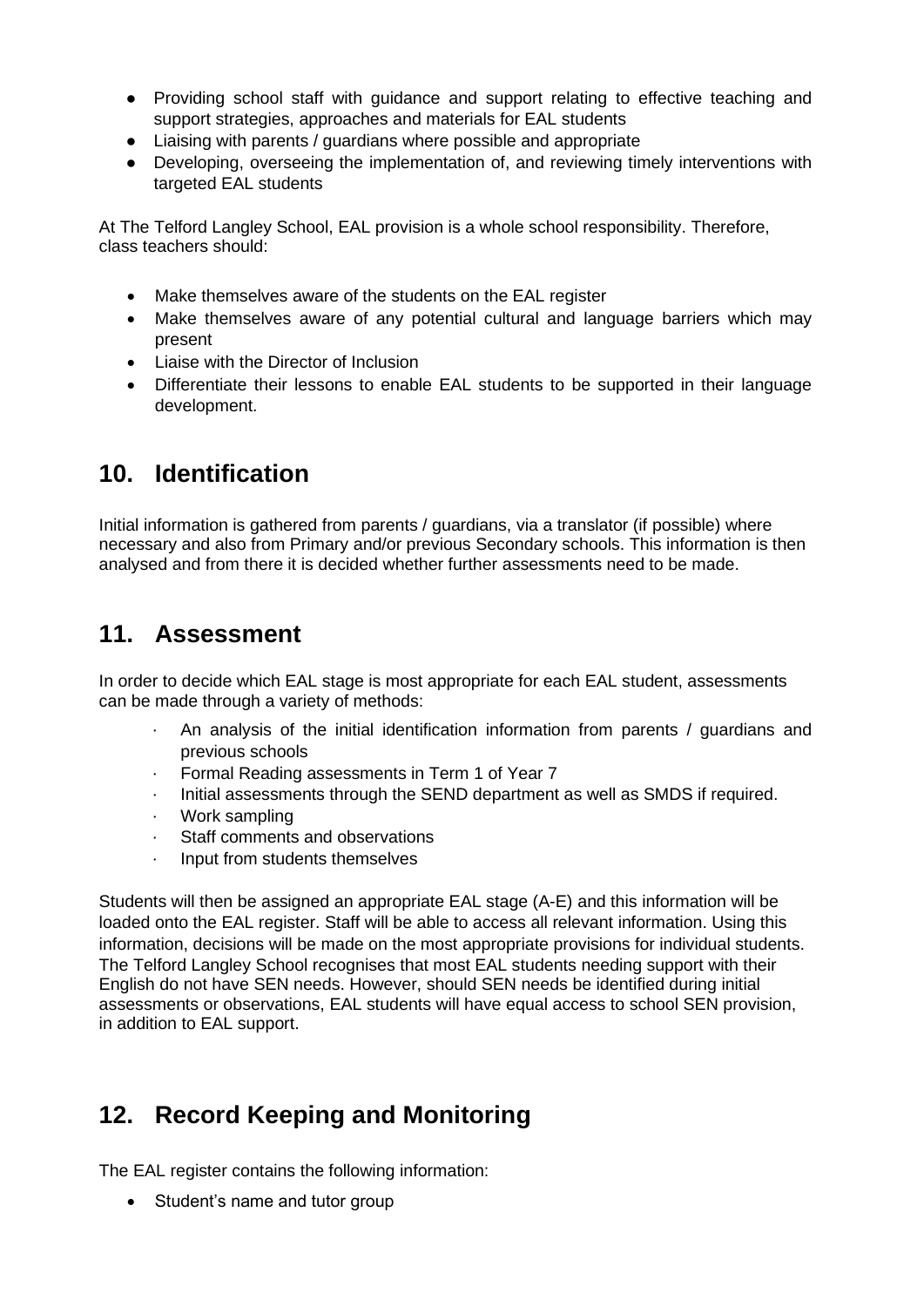- Languages spoken at home
- Country of birth
- Student Nationality
- EAL stage
- Individual provisions in place if appropriate.
- Any concerns

A copy of the EAL register is kept on the Sharedrive in the SEN Department.

# <span id="page-6-0"></span>**13. Provision**

- In class support most targeted EAL students will receive additional support from an EAL Learning Support Assistants (TAs) in some of their lessons. The TA provides the students with guidance, encouragement and strategies to improve their English language skills. EAL students working at Stage A should be 'buddied up' in lessons so they have good role models within the class who can show good use of the English language.
- Language enriched teaching teachers are expected to differentiate their lessons according to the needs of their students. When teachers have EAL students in their class, they should support them through a variety of strategies, such as revision of key words, using visual cues, printing instructions for students, translating instructions where appropriate and including oral work in every lesson. Teachers are also encouraged to accommodate the 'silent period' a lot of New Arrivals go through and allow these students to write in their first language when they first arrive, to allow them to settle in.
- Additional support when EAL students require extra support, TAs can use time within the school day as well as after school as opportunities for precision teaching and guidance towards acquiring competence in the English language. EAL students should be encouraged to make use of the homework club which runs on set days after school from 2.35- 3.35pm, where TA support is available throughout. EAL students in KS3 can make use of the Tutor-time 'Drop-in' which runs in the SEN department

### <span id="page-6-1"></span>**14. Examination Arrangements**

If appropriate and reflective of a student's normal way of working, The Telford Langley School will provide EAL students with the use of bilingual translation dictionaries. This is in line with JCQ recommendations and refers to candidates who have been residing in the UK for less than three years at the time of the examination. These students may also be considered for up to 10% extra time. If any EAL students also have identified SEN needs, the relevant exam arrangements will be awarded after appropriate assessments have taken place.

#### Arrangements are:

Residing in the country for under 3 years = bilingual dictionary and up to 10% extra time if required/ certain criteria is met and it is their normal way of working.

Residing in the country for over 3 years = bilingual dictionary only.

Due to the marking allocation changes in spelling, punctuation and grammar (Spag) in some examinations bilingual dictionaries may not be used.